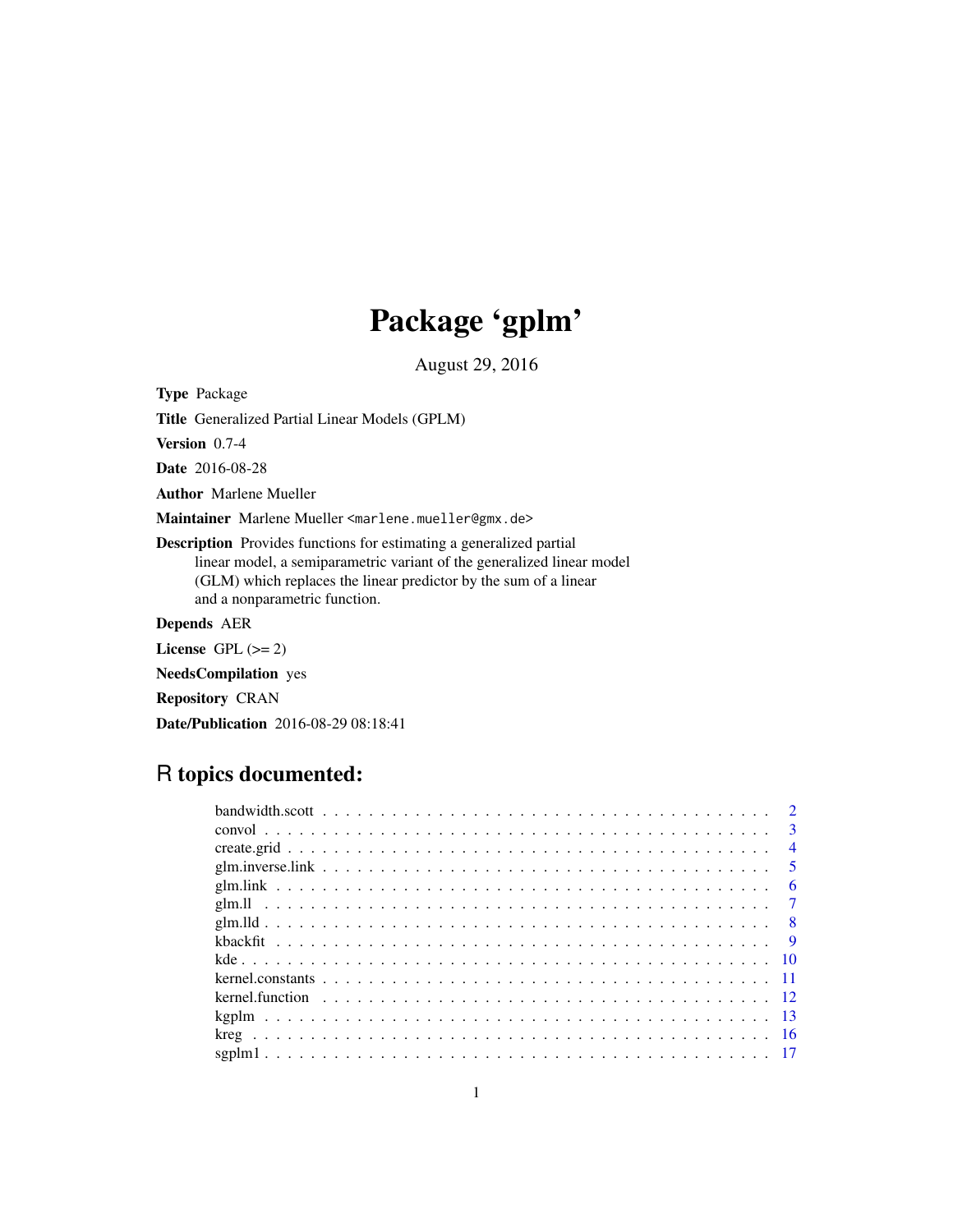#### <span id="page-1-0"></span>**Index** [21](#page-20-0)

bandwidth.scott *Scott's rule of thumb*

# Description

Calculates Scott's rule of thumb bandwidth vector.

# Usage

```
bandwidth.scott(x, kernel = "biweight", product = TRUE)
```
# Arguments

| X       | n x d matrix, data                     |
|---------|----------------------------------------|
| kernel  | text string, see kernel. function      |
| product | $(if d>1)$ product or spherical kernel |

#### Details

The default bandwidth vector is computed by Scott's rule of thumb for the Gaussian kernel and adapted to the chosen kernel function.

#### Value

d x 1 bandwidth vector used for calculation

# Author(s)

Marlene Mueller

# References

Scott, D.W. (1992). *Multivariate Density Estimation: Theory, Practice, and Visualization*. New York, Chichester: Wiley.

#### See Also

[kernel.function](#page-11-1), [kde](#page-9-1)

```
## two-dimensional data
n < -1000u \leftarrow runif(n)thresh <-0.4x1 <- rnorm(n)*(u<thresh) +rnorm(n,mean=3)*(u>=thresh)
x2 <- rnorm(n)*(u<thresh) +rnorm(n,mean=9)*(u>=thresh)
bandwidth.scott( cbind(x1,x2) )
```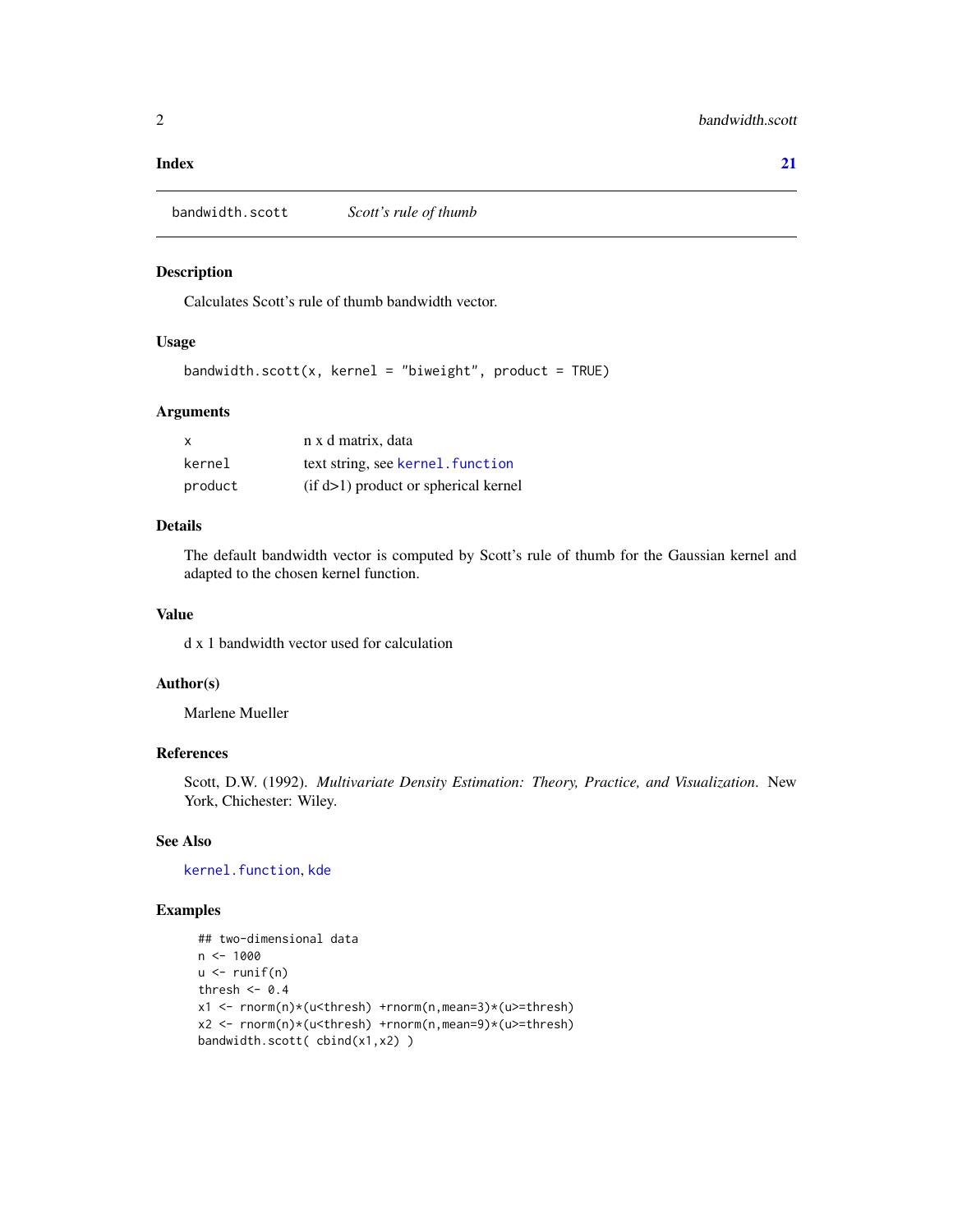<span id="page-2-1"></span><span id="page-2-0"></span>

Calculates the convolution of data with a kernel function.

#### Usage

```
convol(x, h = 1, grid = NULL, y = 1, w = 1, p = 2, q = 2,
      product = TRUE, sort = TRUE)
```
#### Arguments

| $\boldsymbol{\mathsf{x}}$ | n x d matrix, data                                                        |
|---------------------------|---------------------------------------------------------------------------|
| h                         | scalar or $1 \times d$ , bandwidth(s)                                     |
| grid                      | m x d matrix, where to calculate the convolution (default = $x$ )         |
| <b>y</b>                  | n x c matrix, optional responses                                          |
| W                         | scalar or $n \times 1$ or $1 \times m$ or $n \times m$ , optional weights |
| p                         | integer or text, see kernel. function                                     |
| q                         | integer, see kernel. function                                             |
| product                   | $(if d>1)$ product or spherical kernel                                    |
| sort                      | logical, TRUE if data need to be sorted                                   |
|                           |                                                                           |

# Details

The kernel convolution which is calculated is  $\sum_i K_h(x_i - grid_j) y_i w_{ij}$  for  $i = 1, ..., n$  and  $j =$  $1, ..., m$ . The kernel function is determined by the kernel parameters p and q, see kernel. function. The default kernel is the biweight (quartic) kernel function. Note that the DLL requires the data matrix to be sorted by its first column.

#### Value

m x c matrix

#### Author(s)

Marlene Mueller

#### See Also

[kernel.function](#page-11-1), [kde](#page-9-1), [kreg](#page-15-1)

```
n < - 100x < - rnorm(n)
convol(x,h=0.8,grid=-3:3)/n ## estimates density of x at points -3:3
```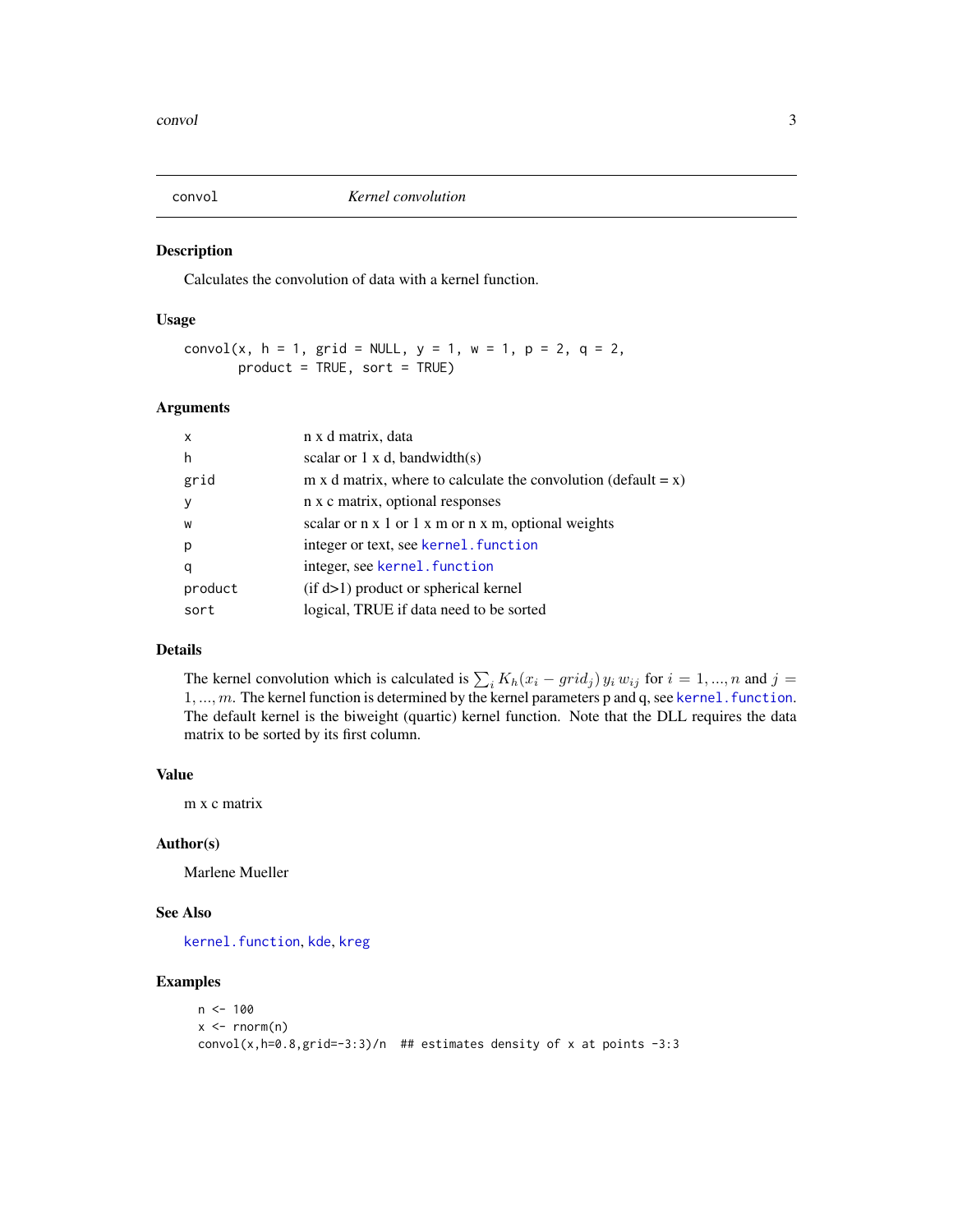<span id="page-3-0"></span>

Helps to define a grid for kernel denity or regression estimates (univariate or multivariate).

#### Usage

```
create.grid(grid.list, sort=TRUE)
```
#### Arguments

| grid.list | list of 1-dimensional vectors containing the grid values for each dimension                |
|-----------|--------------------------------------------------------------------------------------------|
| sort      | sort the vectors (can be set to FALSE if vectors are already sorted in ascending<br>order) |

# Details

This function allows easily to define grids for the "gplm" package. If the data are d-dimensional and the grid vector lengths are n1, ... nd, then the output is a (n1\*...\*nd) x d matrix with each row corresponding to one d-dimensional data point at which the function estimate is to be calculated.

#### Value

m x d grid matrix

#### Author(s)

Marlene Mueller

#### See Also

[expand.grid](#page-0-0), [kde](#page-9-1), [kreg](#page-15-1)

```
v1 <- 1:5
v2 \le -3:1grid <- create.grid(list(v1,v2))
x \leftarrow \text{matrix}(rnorm(60), 30, 2)v1 \leq -\text{seq}(\min(x[, 1]), max(x[,1]), length=10)
v2 \leq -\text{seq}(\min(x[, 2]), \max(x[, 2]), length=5)
grid <- create.grid(list(v1,v2))
```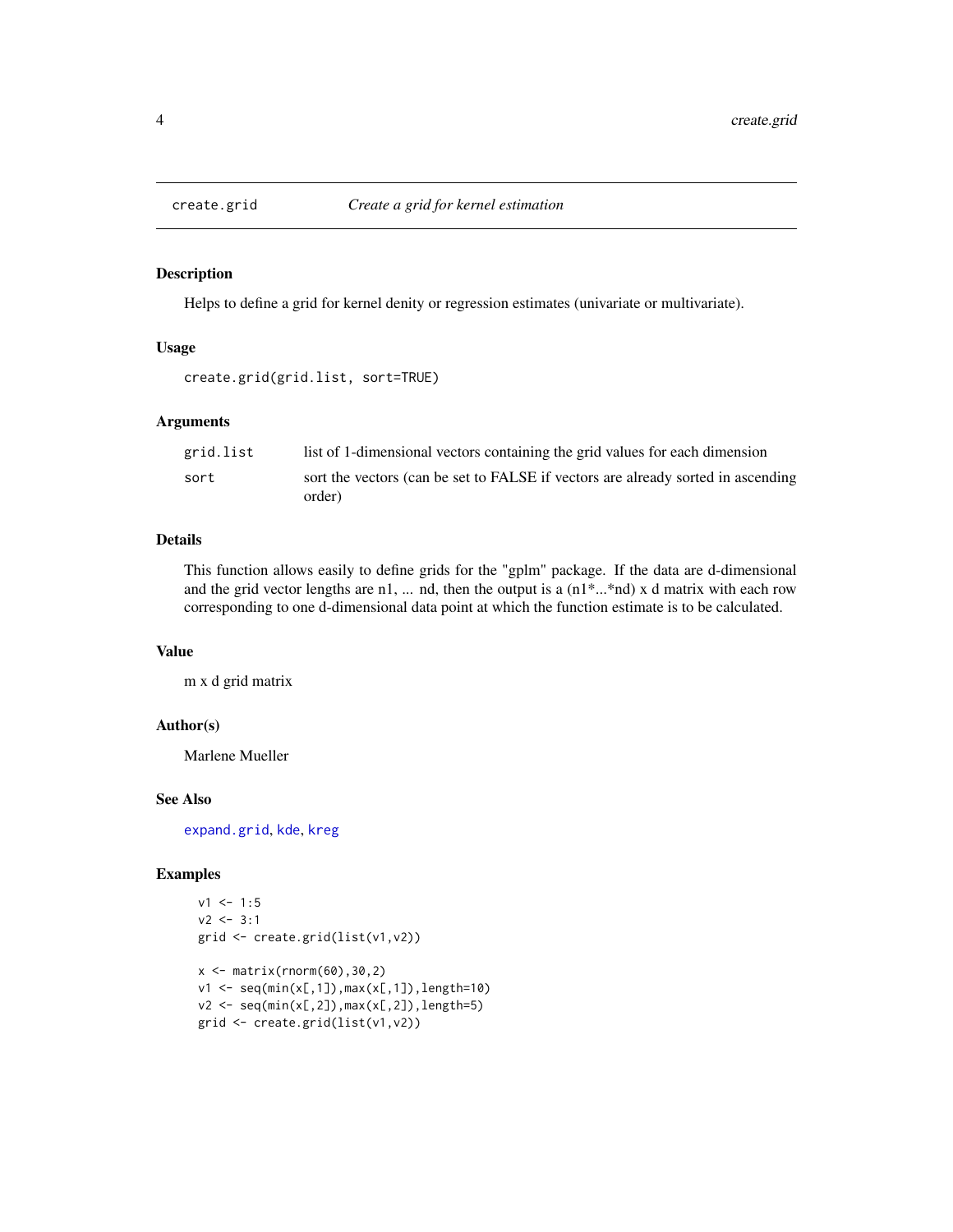<span id="page-4-1"></span><span id="page-4-0"></span>Defines the link function for a GLM.

# Usage

```
glm.inverse.link(mu, family="gaussian", link="identity", k=1)
```
# Arguments

| mu     | n x 1, linear predictors                                                                         |
|--------|--------------------------------------------------------------------------------------------------|
| family | text string, family of distributions (e.g. "gaussian" or "bernoulli", see details for<br>glm.11) |
| link   | text string, link function (depending on family, see details for $g1m.11$ )                      |
| k      | integer $> 0$ , parameter for the negative binomial                                              |

# Value

n x 1, vector eta (predictors)

# Author(s)

Marlene Mueller

# See Also

[glm.ll](#page-6-1), [glm.lld](#page-7-1), [glm.link](#page-5-1)

# Examples

glm.inverse.link(c(0.25,0.5), family="bernoulli", link="logit")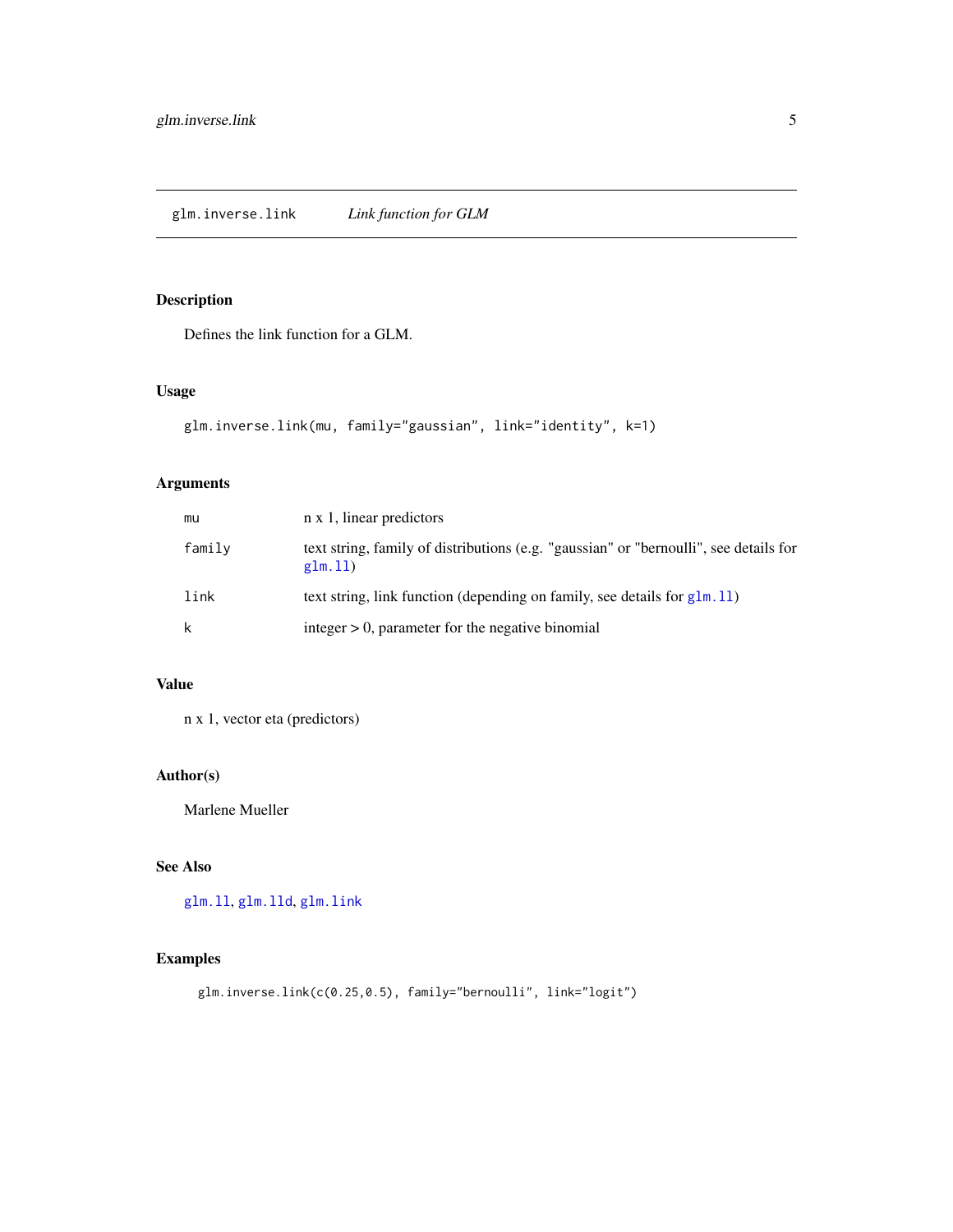<span id="page-5-1"></span><span id="page-5-0"></span>

Defines the inverse link function for a GLM.

# Usage

```
glm.link(eta, family="gaussian", link="identity", k=1)
```
# Arguments

| eta    | n x 1, linear predictors                                                                         |
|--------|--------------------------------------------------------------------------------------------------|
| family | text string, family of distributions (e.g. "gaussian" or "bernoulli", see details for<br>glm.11) |
| link   | text string, link function (depending on family, see details for $g1m.11$ )                      |
| k      | integer $> 0$ , parameter for the negative binomial                                              |

# Value

n x 1, vector mu (responses)

# Author(s)

Marlene Mueller

# See Also

[glm.ll](#page-6-1), [glm.lld](#page-7-1), [glm.inverse.link](#page-4-1)

# Examples

glm.link(c(-1,2), family="bernoulli", link="logit")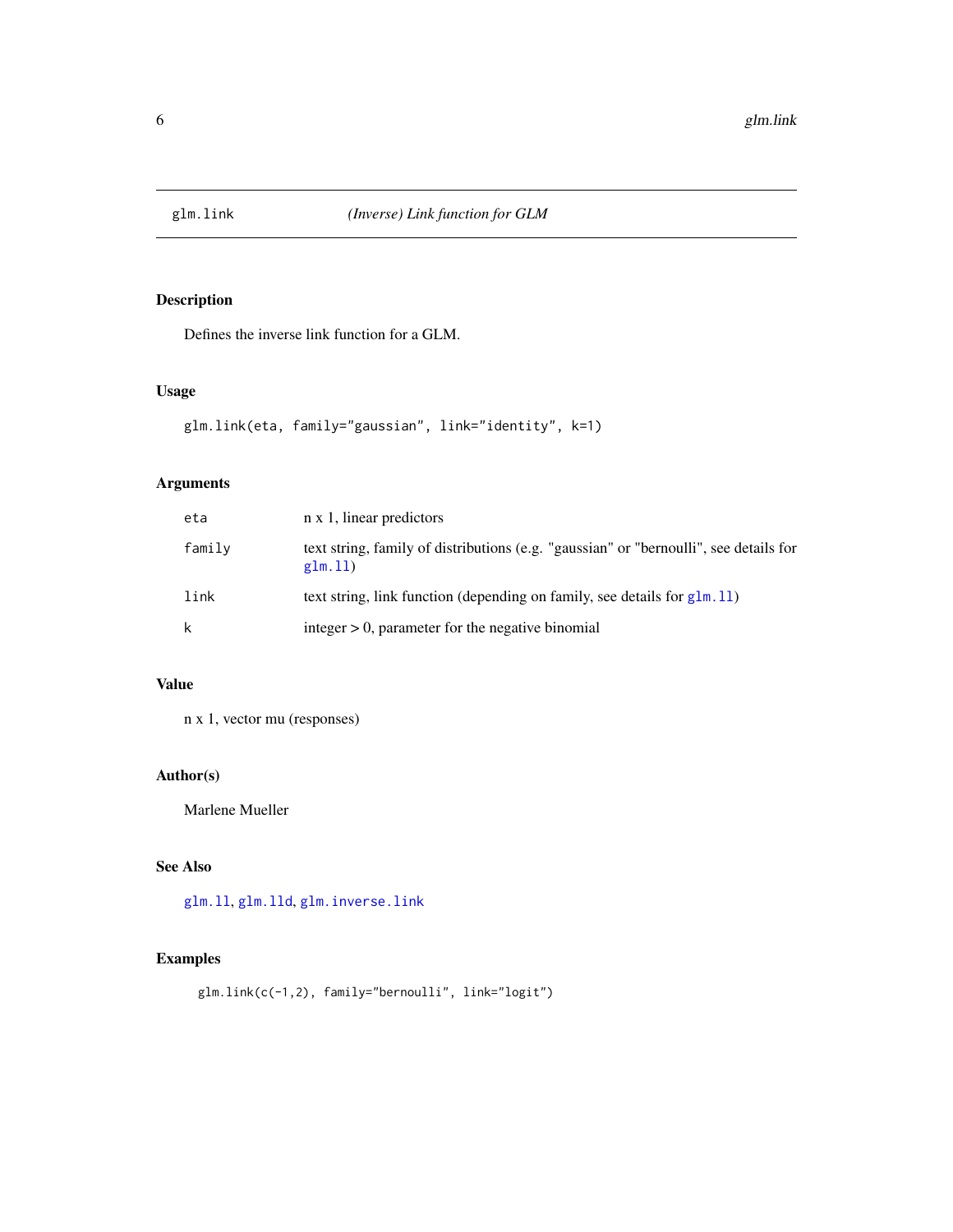<span id="page-6-1"></span><span id="page-6-0"></span>

Calculates the log-likelihood function of a GLM. Currently only the gaussian and the bernoulli family are implemented.

#### Usage

glm.ll(mu, y, phi=1, family="gaussian", k=1)

#### Arguments

| mu     | n x 1, predicted regression function                                                                              |
|--------|-------------------------------------------------------------------------------------------------------------------|
| У      | $n \times 1$ , responses                                                                                          |
| phi    | scalar, nuisance parameter (sigma^2 for the gaussian and inverse gaussian fam-<br>ilies, nu for the gamma family) |
| family | text string, family of distributions (e.g. "gaussian" or "bernoulli", see details<br>below)                       |
| k      | integer $> 0$ , parameter for the negative binomial                                                               |

#### Details

Implemented are the "gaussian" family (with links "identity" and "log"), the "bernoulli" family (with links "logit" and "probit"), the "gamma" family (with link "inverse"), the "poisson" family (with link "log"), the "inverse.gaussian" family (with link "inverse.squared") and the "negative.binomial" (with its canonical "log" type link).

The default value k=1 leads to the geometric distribution (as a special case of the negative binomial).

#### Value

log-likelihood value

#### Author(s)

Marlene Mueller

# See Also

[glm.lld](#page-7-1), [glm.link](#page-5-1)

# Examples

glm.ll(rep(0.4,2), c(0,1), family="bernoulli")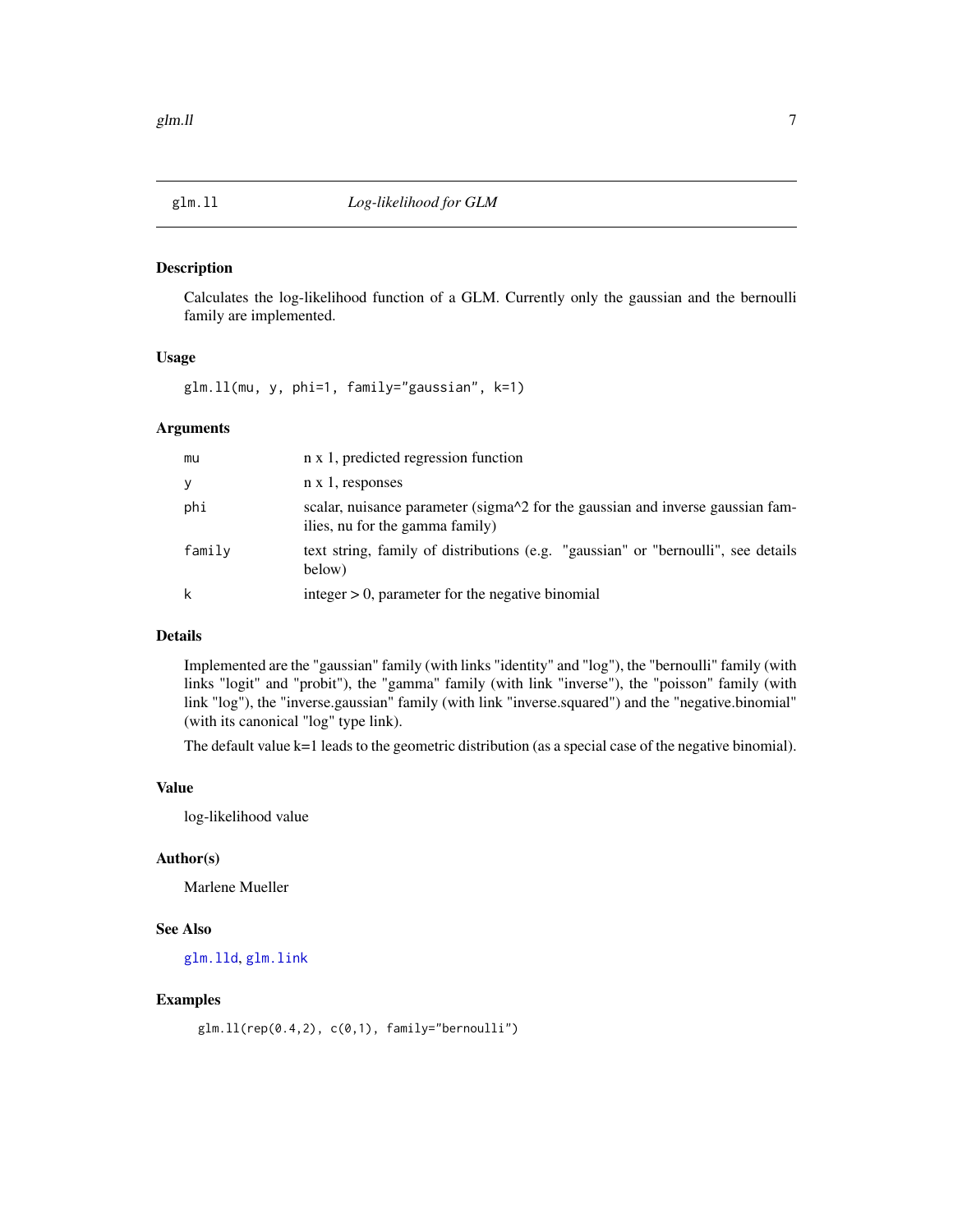<span id="page-7-1"></span><span id="page-7-0"></span>

Computes first and second derivatives of the individual log-likelihood with respect to the linear predictor. Currently only the gaussian (with identity link) and the bernoulli family (with logit and probit links) are implemented.

# Usage

```
glm.lld(eta, y, family="gaussian", link="identity", k=1)
```
## Arguments

| eta    | n x 1, linear predictors                                                                         |
|--------|--------------------------------------------------------------------------------------------------|
| У      | $n \times 1$ , responses                                                                         |
| family | text string, family of distributions (e.g. "gaussian" or "bernoulli", see details for<br>glm.11) |
| link   | text string, link function (depending on family, see details for $g1m.11$ )                      |
| k      | integer $> 0$ , parameter for the negative binomial                                              |

# Details

See details for glm. 11.

#### Value

List with components:

| 111   | n x 1, vector of first derivatives  |
|-------|-------------------------------------|
| 112   | n x 1, vector of second derivatives |
| 111.2 | n x 1, ratio 111/112                |

# Author(s)

Marlene Mueller

# See Also

[glm.ll](#page-6-1), [glm.link](#page-5-1)

```
glm.lld(c(-1,2), c(0,1), family="bernoulli", link="logit")
```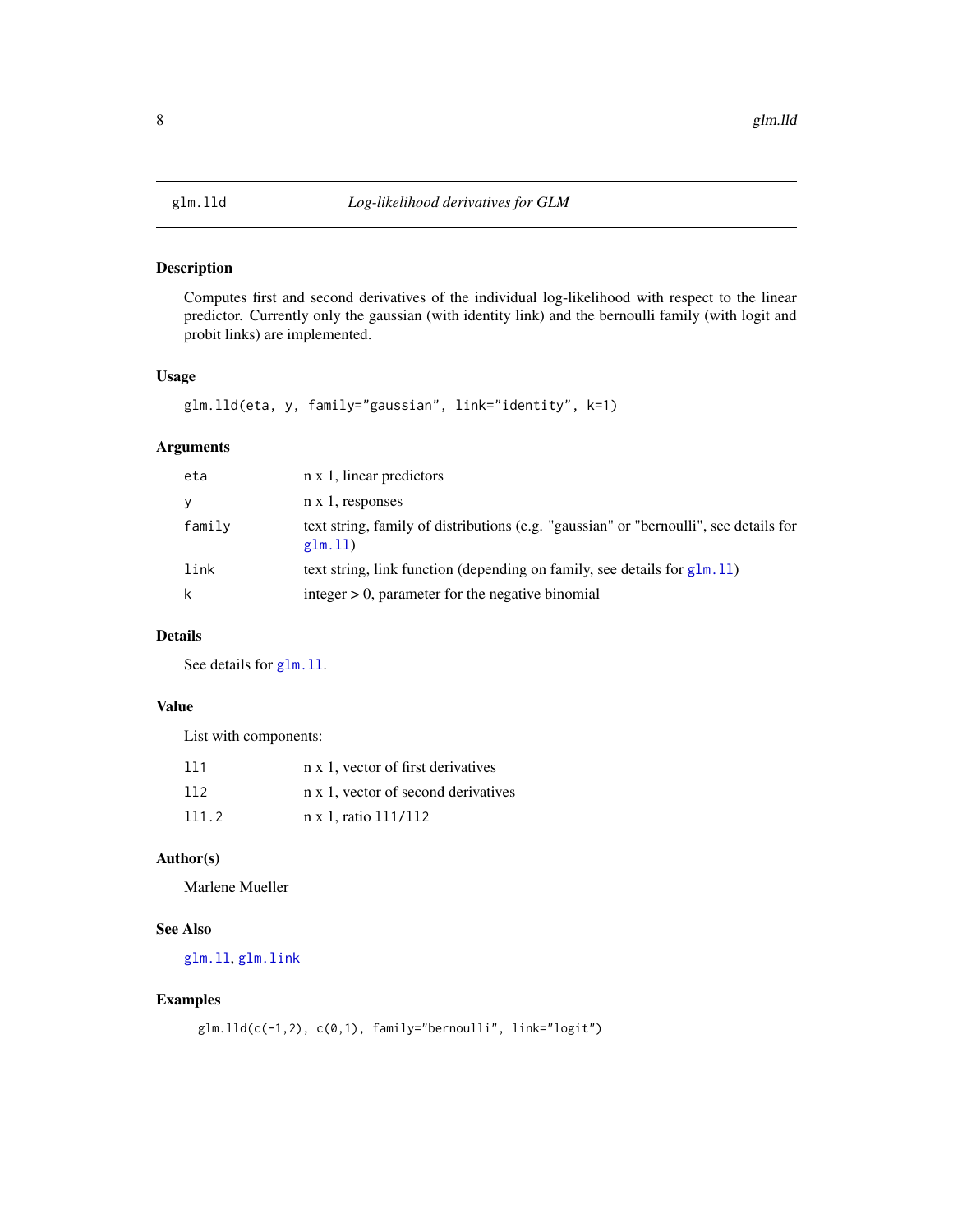<span id="page-8-0"></span>

Implements kernel-based backfitting in an additive model, optional with a partial linear term.

# Usage

```
kbackfit(t, y, h, x = NULL, grid = NULL, weights.conv = 1,
          offset = 0, method = "generic",
          max.iter = 50, eps.conv = 1e-04, m.start = NULL,
          kernel = "biweight")
```
# Arguments

| y            | n x 1 vector, responses                                                   |
|--------------|---------------------------------------------------------------------------|
| t            | n x q matrix, data for nonparametric part                                 |
| h            | scalar or $1 \times q$ , bandwidth(s)                                     |
| X            | optional, n x p matrix, data for linear part                              |
| grid         | m x q matrix, where to calculate the nonparametric function (default = t) |
| weights.conv | weights for convergence criterion                                         |
| offset       | offset                                                                    |
| method       | one of "generic", "linit" or "modified"                                   |
| max.iter     | maximal number of iterations                                              |
| eps.conv     | convergence criterion                                                     |
| m.start      | n x q matrix, start values for m                                          |
| kernel       | text string, see kernel. function                                         |
|              |                                                                           |

#### Value

List with components:

| C.     | constant                                                        |
|--------|-----------------------------------------------------------------|
| b      | p x 1 vector, linear coefficients                               |
| m      | n x q matrix, nonparametric marginal function estimates         |
| m.grid | m x q matrix, nonparametric marginal function estimates on grid |
| rss    | residual sum of squares                                         |

#### Author(s)

Marlene Mueller

# See Also

[kernel.function](#page-11-1), [kreg](#page-15-1)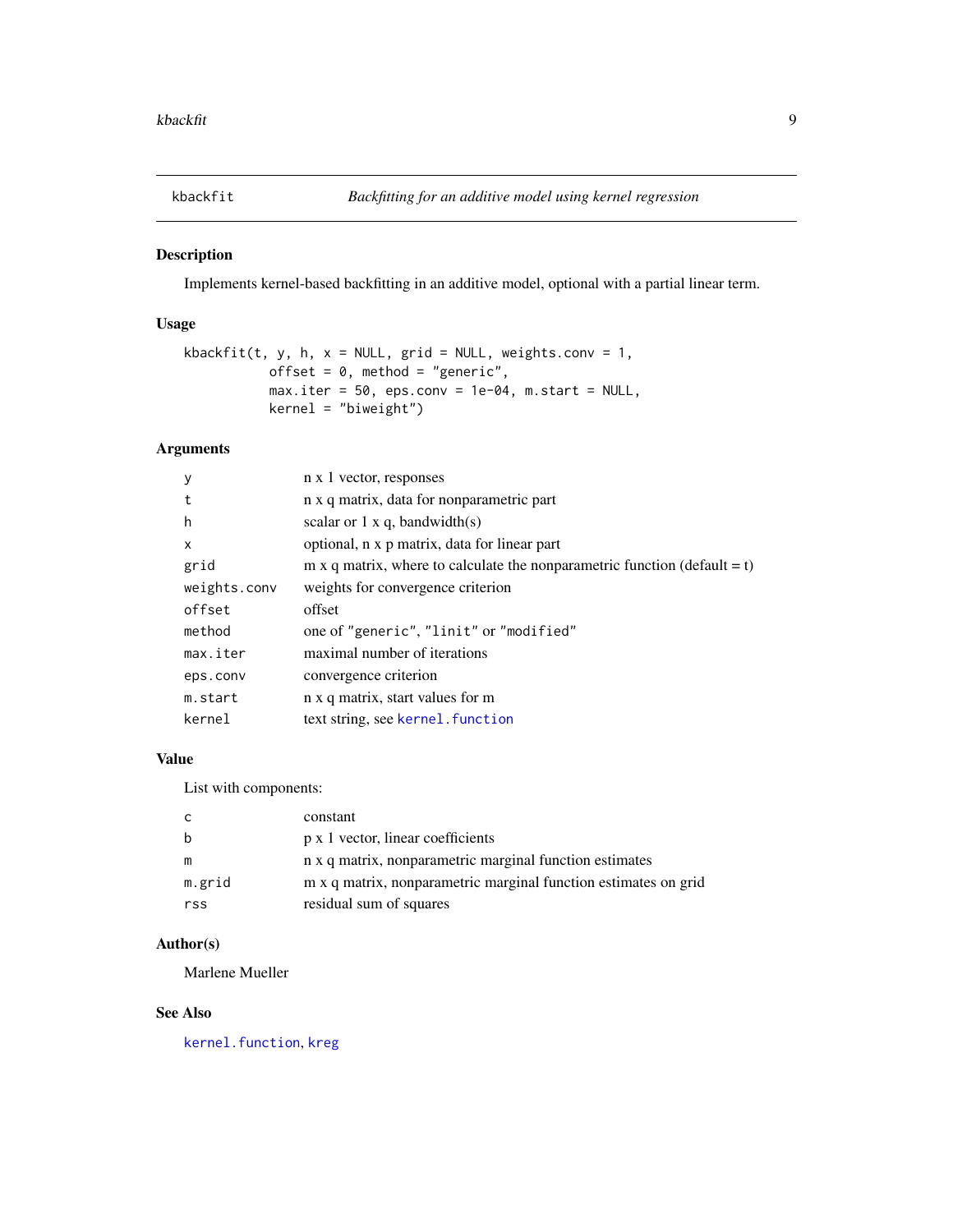Calculates a kernel density estimate (univariate or multivariate).

# Usage

```
kde(x, bandwidth = NULL, grid = TRUE, kernel = "biweight",product = TRUE, sort = TRUE)
```
#### Arguments

| $\mathsf{x}$ | n x d matrix, data                                       |
|--------------|----------------------------------------------------------|
| bandwidth    | scalar or $1 \times d$ , bandwidth(s)                    |
| grid         | logical or m x d matrix (where to calculate the density) |
| kernel       | text string, see kernel. function                        |
| product      | $(if d>1)$ product or spherical kernel                   |
| sort         | logical, TRUE if data need to be sorted                  |

# Details

The kernel density estimator is calculated as  $\frac{1}{n} \sum_i K_h(x_i - grid_j)$  for  $i = 1, ..., n$  and  $j = 1, ..., m$ . The default bandwidth vector is computed by Scott's rule of thumb (adapted to the chosen kernel function).

#### Value

List with components:

| X         | m x d matrix, where density has been calculated                 |
|-----------|-----------------------------------------------------------------|
| y         | m x 1 vector, density estimates                                 |
| bandwidth | bandwidth vector used for calculation                           |
| rearrange | if sort=TRUE, index to rearrange x and y to its original order. |

# Author(s)

Marlene Mueller

#### See Also

[kernel.function](#page-11-1), [convol](#page-2-1), [kreg](#page-15-1)

<span id="page-9-1"></span><span id="page-9-0"></span>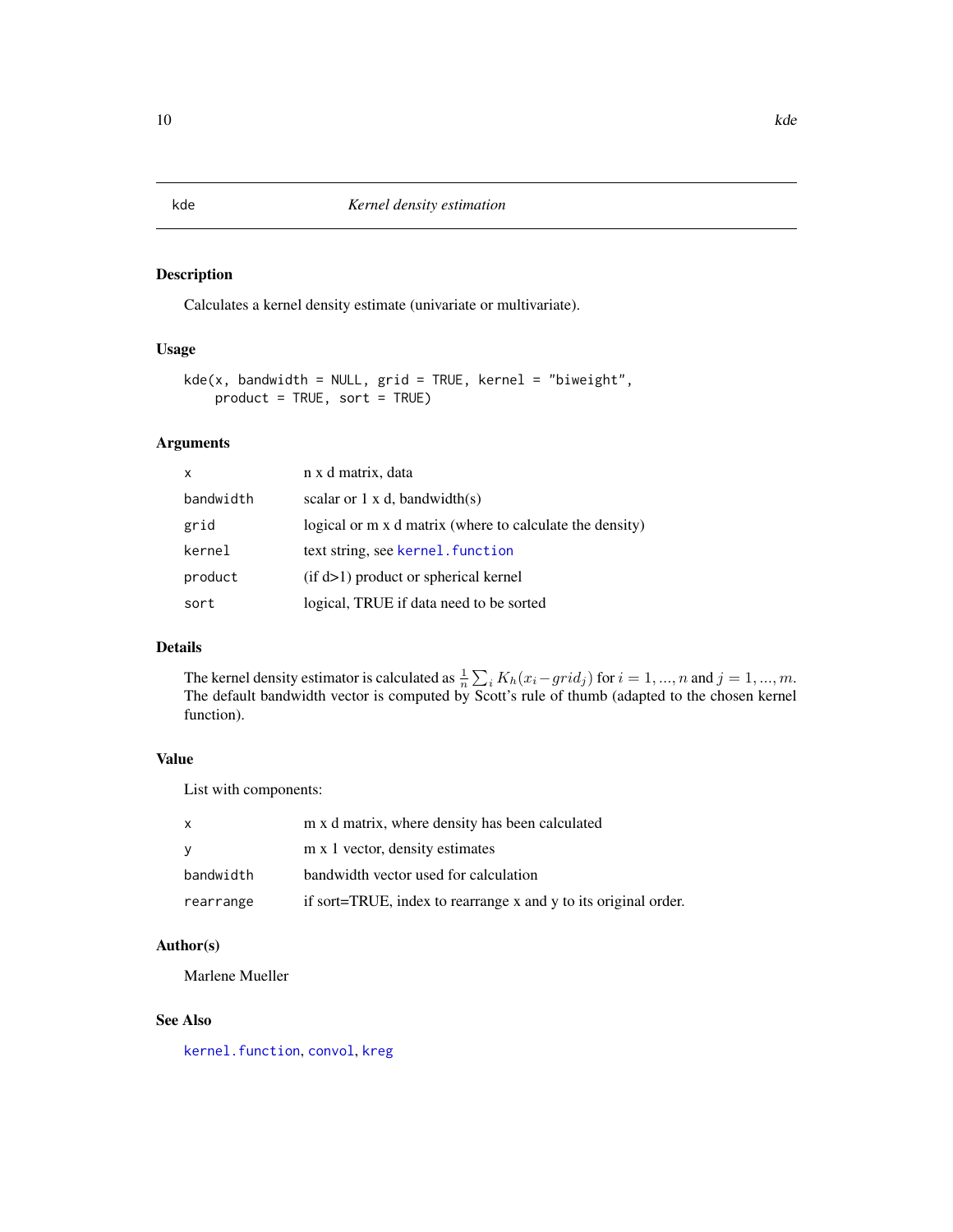# <span id="page-10-0"></span>kernel.constants 11

#### Examples

```
n < -1000x \leq -rnorm(n)plot(kde(x), type="l")
## mixed normal data
n < -1000u \leftarrow runif(n)thresh <-0.4x <- rnorm(n)*(u<thresh) +rnorm(n,mean=3)*(u>=thresh)
h < -1fh <- kde(x,bandwidth=h)
plot(kde(x,bandwidth=h),type="l",lwd=2); rug(x)
lines(kde(x,bandwidth=h*1.2),col="red")
lines(kde(x,bandwidth=h*1.4),col="orange")
lines(kde(x,bandwidth=h/1.2),col="blue")
lines(kde(x,bandwidth=h/1.4),col="cyan")
## two-dimensional data
n < -1000u \leftarrow runif(n)thresh <-0.4x1 <- rnorm(n)*(u<thresh) +rnorm(n,mean=3)*(u>=thresh)
x2 <- rnorm(n)*(u<thresh) +rnorm(n,mean=9)*(u>=thresh)
grid1 <- seq(min(x1), max(x1), length=20) ## grid for x1
grid2 <- seq(min(x2), max(x2), length=25) ## grid for x2
fh <- kde( cbind(x1,x2), grid=create.grid(list(grid1,grid2)) )
o \leq order(fh$x[,2],fh$x[,1])
density <- (matrix(fh$y[o],length(grid1),length(grid2)))
par(mfrow=c(2,2))
plot(kde(x1),type="l",main="x1"); rug(x1)
plot(kde(x2),type="l",main="x2"); rug(x2)
persp(grid1,grid2,density,main="KDE",
      theta=30,phi=30,expand=0.5,col="lightblue",shade=0.5)
contour(grid1,grid2,density, main="KDE Contours")
points(x1,x2,col="red",pch=18,cex=0.5)
par(mfrow=c(1,1))
```
kernel.constants *Kernel constants*

#### Description

Calculates several constants of a (product) kernel function.

#### Usage

```
kernel.constants(kernel = "biweight", d = 1, product = TRUE)
```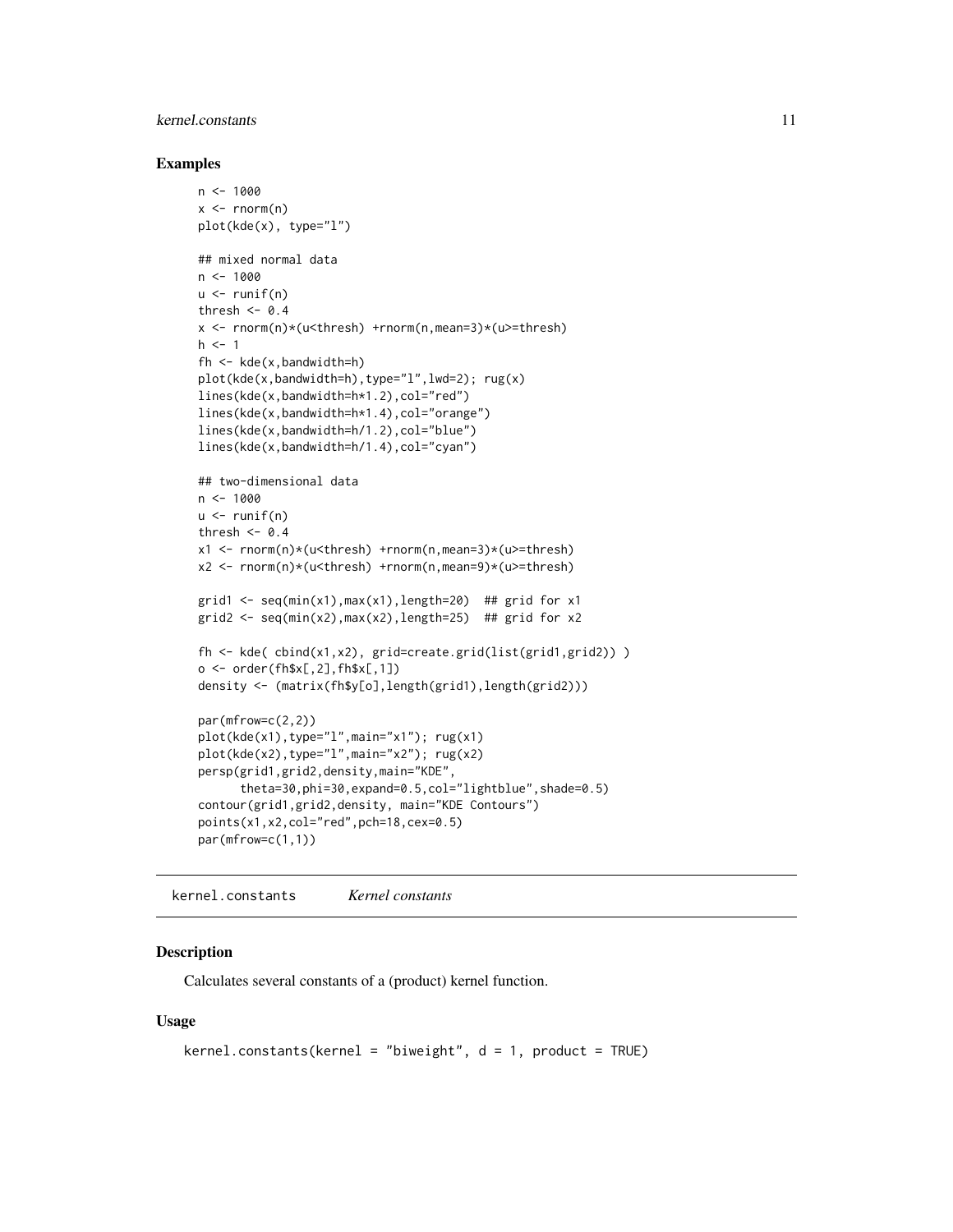#### <span id="page-11-0"></span>Arguments

| kernel  | text string, see kernel, function      |
|---------|----------------------------------------|
| d       | integer (dimension of the kernel)      |
| product | $(if d>1)$ product or spherical kernel |

#### Details

The constants which are calculated are the second moment, the square norm and the canonical bandwidth of the kernel (only the two latter terms depend on the dimension d).

#### Value

List with components:

| m2             | second moment       |
|----------------|---------------------|
| C <sub>2</sub> | square norm         |
| d0             | canonical bandwidth |

#### Author(s)

Marlene Mueller

# See Also

[kernel.function](#page-11-1)

# Examples

```
kernel.constants() \qquad \qquad \qquad \qquad \qquad ## default (biweight), d=1
kernel.constants("epanechnikov",1) ## epanechnikov, d=1
kernel.constants("epanechnikov",2) ## product epanechnikov, d=2
```
<span id="page-11-1"></span>kernel.function *Kernel function*

#### Description

Calculates several kernel functions (uniform, triangle, epanechnikov, biweight, triweight, gaussian).

#### Usage

kernel.function(u, kernel = "biweight", product = TRUE)

# Arguments

| u       | n x d matrix                           |
|---------|----------------------------------------|
| kernel  | text string                            |
| product | $(if d>1)$ product or spherical kernel |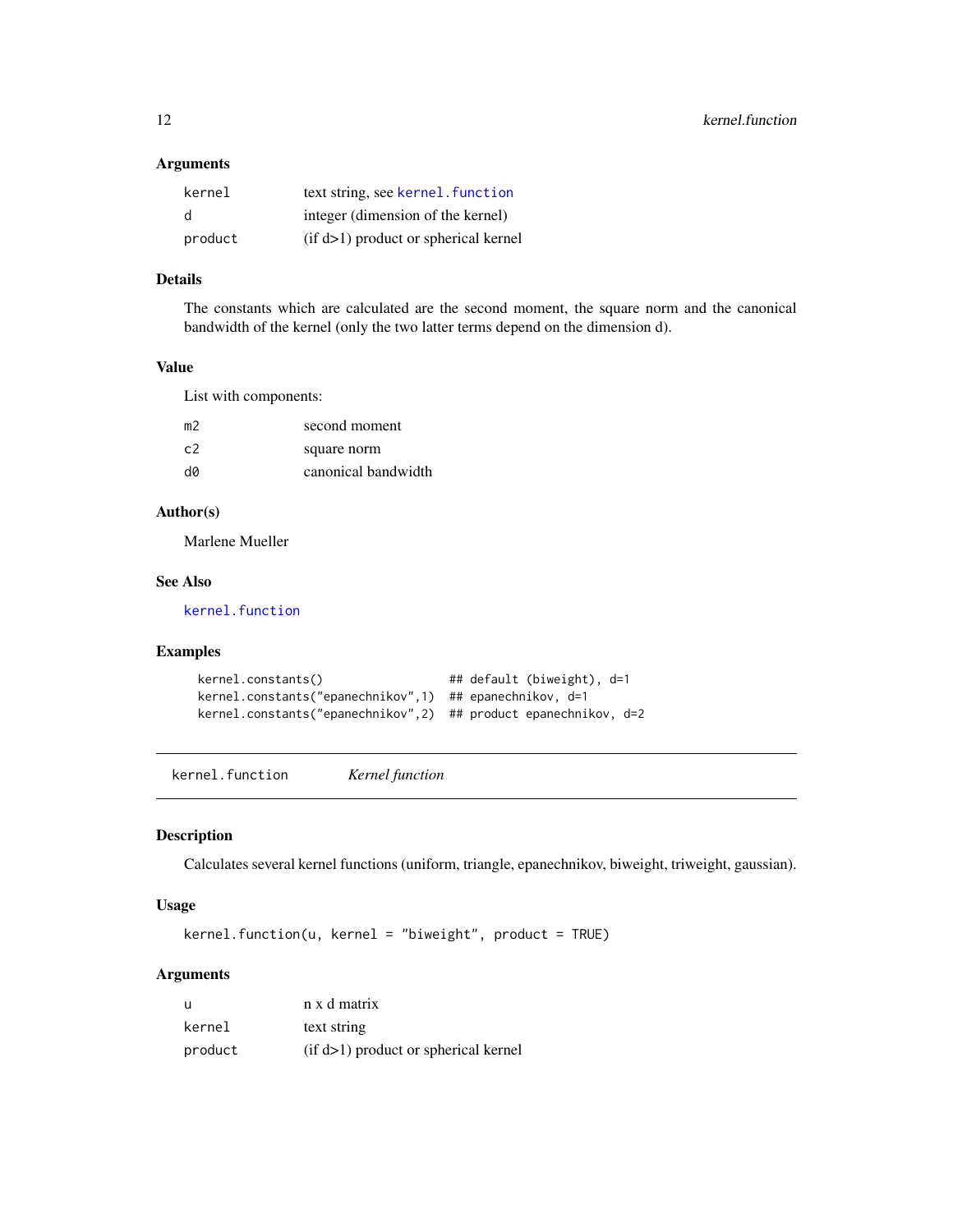#### <span id="page-12-0"></span>kgplm and the state of the state of the state of the state of the state of the state of the state of the state of the state of the state of the state of the state of the state of the state of the state of the state of the

# Details

The kernel parameter is a text string specifying the univariate kernel function which is either the gaussian pdf or proportional to  $(1 - |u|^p)^q$ . Possible text strings are "triangle" (p=q=1), "uniform"  $(p=1, q=0)$ , "epanechnikov" (p=2, q=1), "biweight" or "quartic" (p=q=2), "triweight" (p=2, q=3), "gaussian" or "normal" (gaussian pdf).

The multivariate kernels are obtained by a product of unvariate kernels  $K(u_1)...K(u_d)$  or by a spherical (radially symmetric) kernel proportional to  $K(||u||)$ . (The resulting kernel is a density, i.e. integrates to 1.)

#### Value

n x 1 vector of kernel weights

#### Author(s)

Marlene Mueller

#### Examples

```
kernel.function(0) ## default (biweight)
kernel.function(0, kernel="epanechnikov") ## epanechnikov
kernel.function(0, kernel="gaussian") ## equals dnorm(0)
```
<span id="page-12-1"></span>

kgplm *Generalized partial linear model*

#### **Description**

Fits a generalized partial linear model (kernel-based) using the (generalized) Speckman estimator or backfitting (in the generalized case combined with local scoring) for two additive component functions.

#### Usage

```
kgplm(x, t, y, h, family, link,
         b.start=NULL, m.start=NULL, grid = NULL,
          offset = 0, method = "speckman", sort = TRUE, weights = 1,
          weights.trim = 1, weights.conv = 1, max.iter = 25, eps.conv = 1e-8,
          kernel = "biweight", kernel.product = TRUE, verbose = FALSE)
```
#### Arguments

| X | n x p matrix, data for linear part        |
|---|-------------------------------------------|
| y | n x 1 vector, responses                   |
| t | n x q matrix, data for nonparametric part |
| h | scalar or $1 \times q$ , bandwidth(s)     |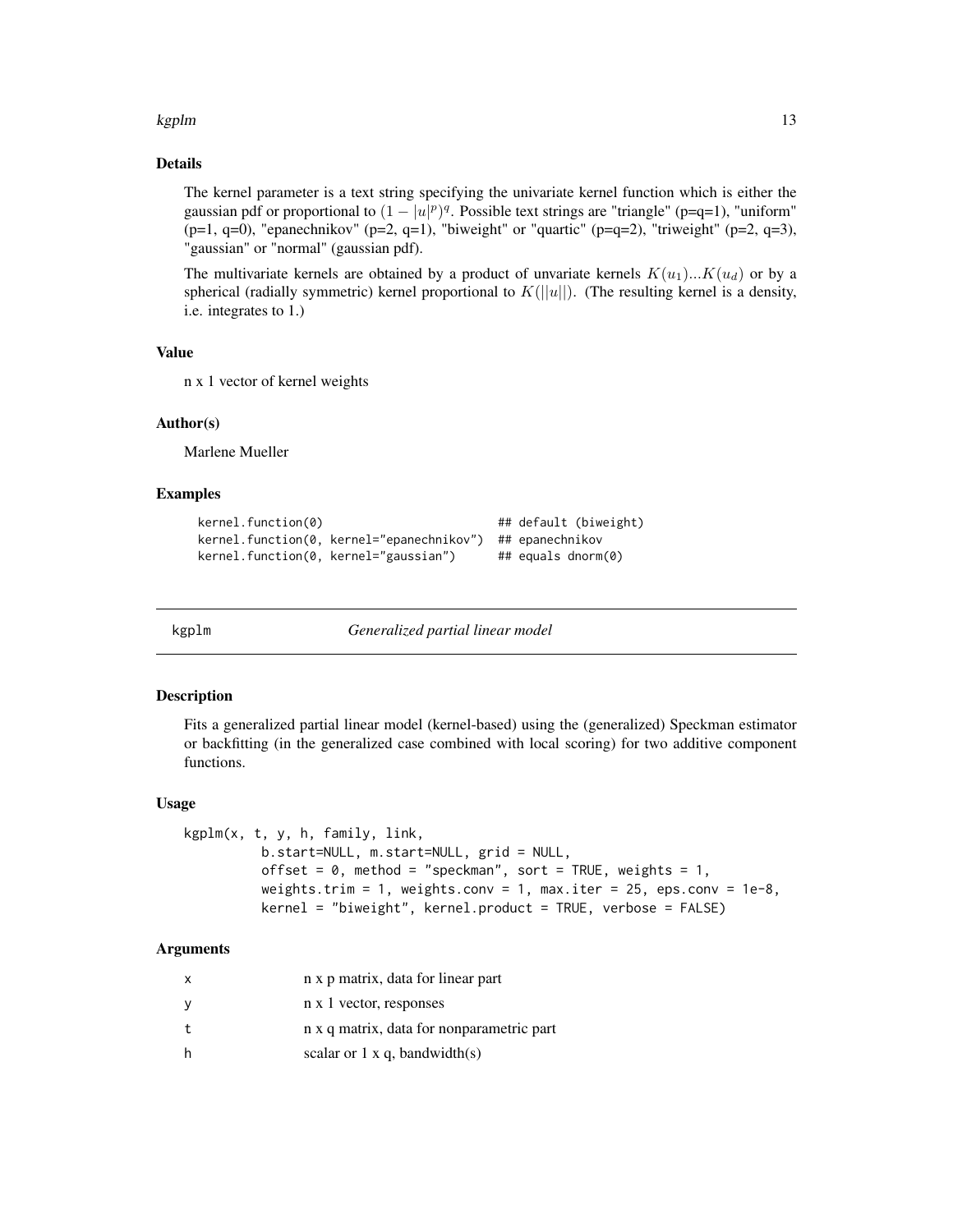<span id="page-13-0"></span>

| family       | text string, family of distributions (e.g. "gaussian" or "bernoulli", see details for<br>glm.11) |
|--------------|--------------------------------------------------------------------------------------------------|
| link         | text string, link function (depending on family, see details for $g1m.11$ )                      |
| b.start      | p x 1 vector, start values for linear part                                                       |
| m.start      | n x 1 vector, start values for nonparametric part                                                |
| grid         | m x q matrix, where to calculate the nonparametric function (default = $t$ )                     |
| offset       | offset                                                                                           |
| method       | "speckman" or "backfit"                                                                          |
| sort         | logical, TRUE if data need to be sorted                                                          |
| weights      | binomial weights                                                                                 |
| weights.trim | trimming weights for fitting the linear part                                                     |
| weights.conv | weights for convergence criterion                                                                |
| max.iter     | maximal number of iterations                                                                     |
| eps.conv     | convergence criterion                                                                            |
| kernel       | text string, see kernel. function                                                                |
|              | $\ker$ nel. product (if p>1) product or spherical kernel                                         |
| verbose      | print additional convergence information                                                         |
|              |                                                                                                  |

#### Value

List with components:

| b           | p x 1 vector, linear coefficients                     |
|-------------|-------------------------------------------------------|
| $b$ . COV   | p x p matrix, linear coefficients                     |
| m           | n x 1 vector, nonparametric function estimate         |
| m.grid      | m x 1 vector, nonparametric function estimate on grid |
| it          | number of iterations                                  |
| deviance    | deviance                                              |
| df.residual | approximate degrees of freedom (residuals)            |
| aic         | Akaike's information criterion                        |

# Author(s)

Marlene Mueller

# References

Mueller, M. (2001). Estimation and testing in generalized partial linear models – A comparative study. *Statistics and Computing*, 11:299–309.

Hastie, T. and Tibshirani, R. (1990). *Generalized Additive Models*. London: Chapman and Hall.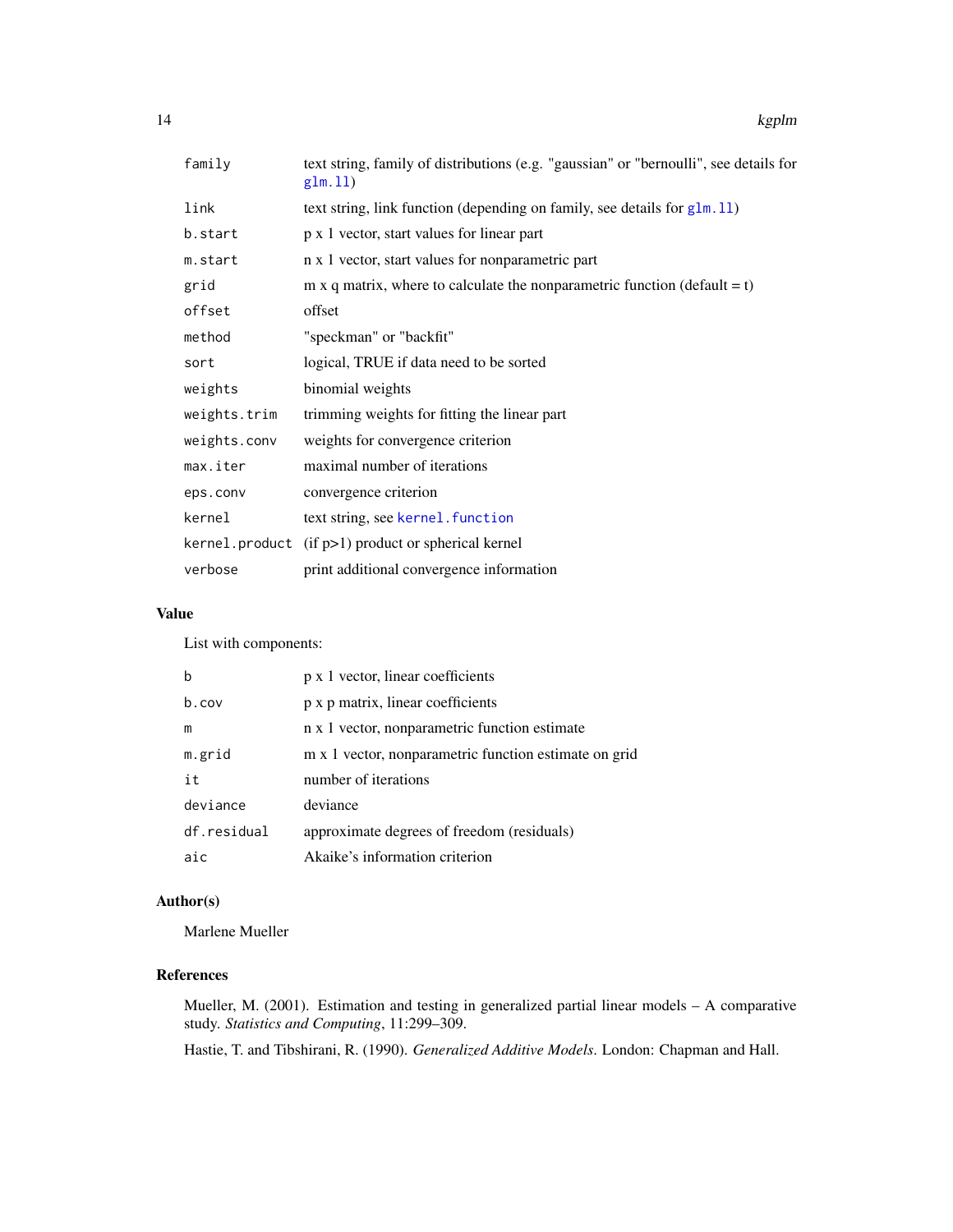#### <span id="page-14-0"></span>kgplm and the state of the state of the state of the state of the state of the state of the state of the state of the state of the state of the state of the state of the state of the state of the state of the state of the

#### See Also

[kernel.function](#page-11-1), [kreg](#page-15-1)

```
## data
n \le -1000; b \le -c(1,-1); rho \le -0.7m \leftarrow function(t){ 1.5*sin(pi*t) }
x1 \leftarrow runif(n, min=-1, max=1); u \leftarrow runif(n, min=-1, max=1)t \leftarrow runif(n,min=-1,max=1); x2 \leftarrow round(m(rho*t + (1-rho)*u))
x \le - cbind(x1, x2)
y <- x %*% b + m(t) + rnorm(n)
## partial linear model (PLM)
gh <- kgplm(x,t,y,h=0.25,family="gaussian",link="identity")
o \leftarrow order(t)plot(t[o],m(t[o]),type="l",col="green")
lines(t[o],gh$m[o]); rug(t)
## partial linear probit model (GPLM)
y \le - (y>0)
gh <- kgplm(x,t,y,h=0.25,family="bernoulli",link="probit")
o \leftarrow order(t)plot(t[o],m(t[o]),type="l",col="green")
lines(t[o],gh$m[o]); rug(t)
## data with two-dimensional m-function
n \le -1000; b \le -c(1,-1); rho \le -0.7m <- function(t1,t2){ 1.5*sin(pi*t1)+t2 }
x1 \le runif(n,min=-1,max=1); u \le runif(n,min=-1,max=1)
t1 <- runif(n,min=-1,max=1); t2 <- runif(n,min=-1,max=1)
x2 \le round( m( rho*t1 + (1-rho)*u, t2))
x \le - cbind(x1,x2); t \le - cbind(t1,t2)
y \le -x %*% b + m(t1,t2) + rnorm(n)
## partial linear model (PLM)
grid1 < -seq(min(t[,1]), max(t[,1]), length=20)
grid2 \leq seq(min(t[,2]), max(t[,2]), length=25)
grid <- create.grid(list(grid1,grid2))
gh <- kgplm(x,t,y,h=0.5,grid=grid,family="gaussian",link="identity")
o \leftarrow order(grid[, 2], grid[, 1]est.m <- (matrix(gh$m.grid[o],length(grid1),length(grid2)))
orig.m <- outer(grid1,grid2,m)
par(mfrow=c(1,2))
persp(grid1,grid2,orig.m,main="Original Function",
      theta=30,phi=30,expand=0.5,col="lightblue",shade=0.5)
persp(grid1,grid2,est.m,main="Estimated Function",
      theta=30,phi=30,expand=0.5,col="lightblue",shade=0.5)
par(mfrow=c(1,1))
```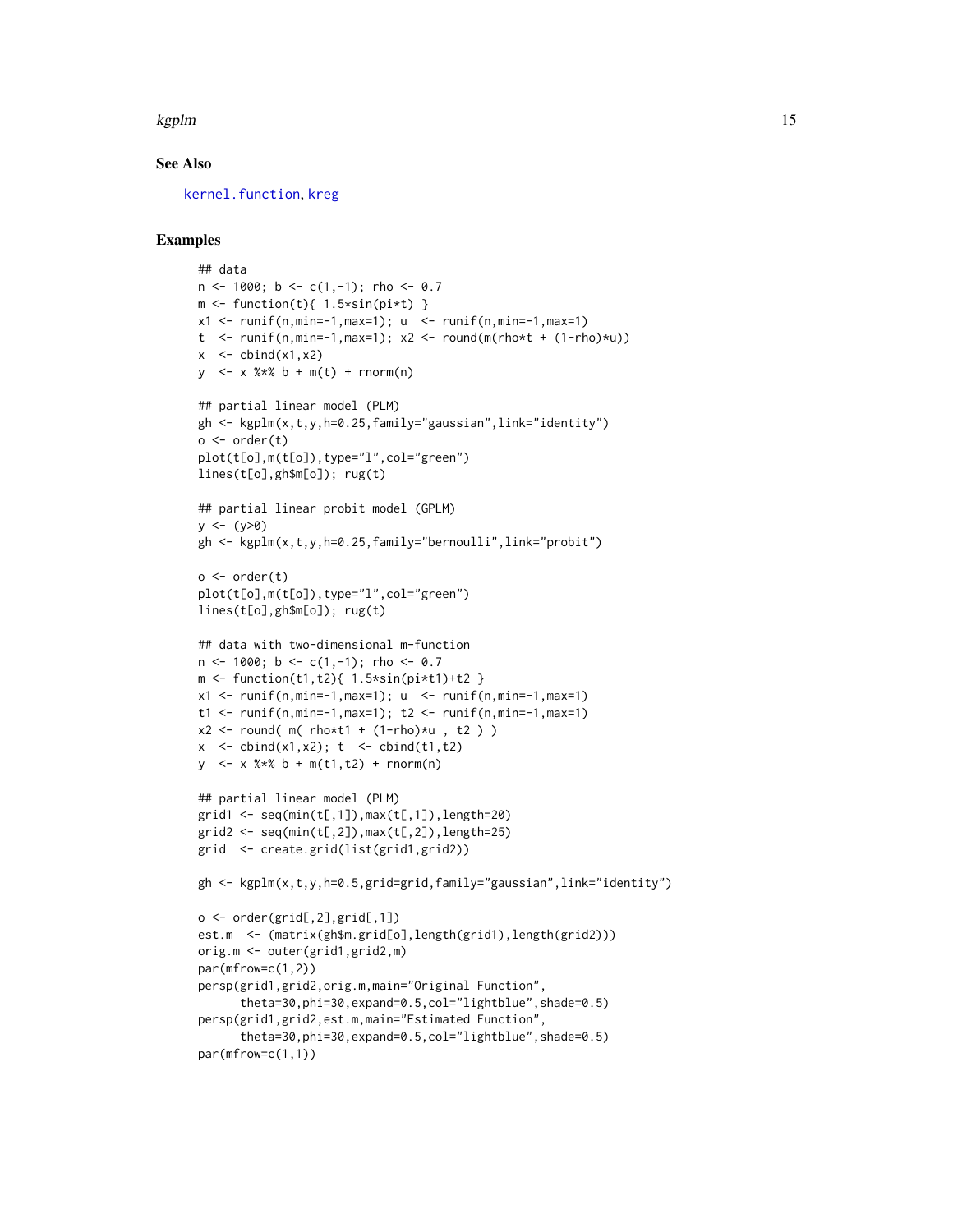<span id="page-15-1"></span><span id="page-15-0"></span>kreg *Kernel regression*

# Description

Calculates a kernel regression estimate (univariate or multivariate).

#### Usage

```
kreg(x, y, bandwidth = NULL, grid = TRUE, kernel = "biweight",product = TRUE, sort = TRUE)
```
# Arguments

| $\mathsf{x}$ | n x d matrix, data                                          |
|--------------|-------------------------------------------------------------|
| y            | n x 1 vector, responses                                     |
| bandwidth    | scalar or $1 \times d$ , bandwidth $(s)$                    |
| grid         | logical or m x d matrix (where to calculate the regression) |
| kernel       | text string, see kernel. function                           |
| product      | $(if d>1)$ product or spherical kernel                      |
| sort         | logical, TRUE if data need to be sorted                     |

#### Details

The estimator is calculated by Nadaraya-Watson kernel regression. Future extension to local linear (d>1) or polynomial (d=1) estimates is planned. The default bandwidth is computed by Scott's rule of thumb for kde (adapted to the chosen kernel function).

#### Value

List with components:

| X           | m x d matrix, where regression has been calculated              |
|-------------|-----------------------------------------------------------------|
| <b>V</b>    | m x 1 vector, regression estimates                              |
| bandwidth   | bandwidth used for calculation                                  |
| df.residual | approximate degrees of freedom (residuals)                      |
| rearrange   | if sort=TRUE, index to rearrange x and y to its original order. |

# Author(s)

Marlene Mueller

# See Also

[kernel.function](#page-11-1), [convol](#page-2-1), [kde](#page-9-1)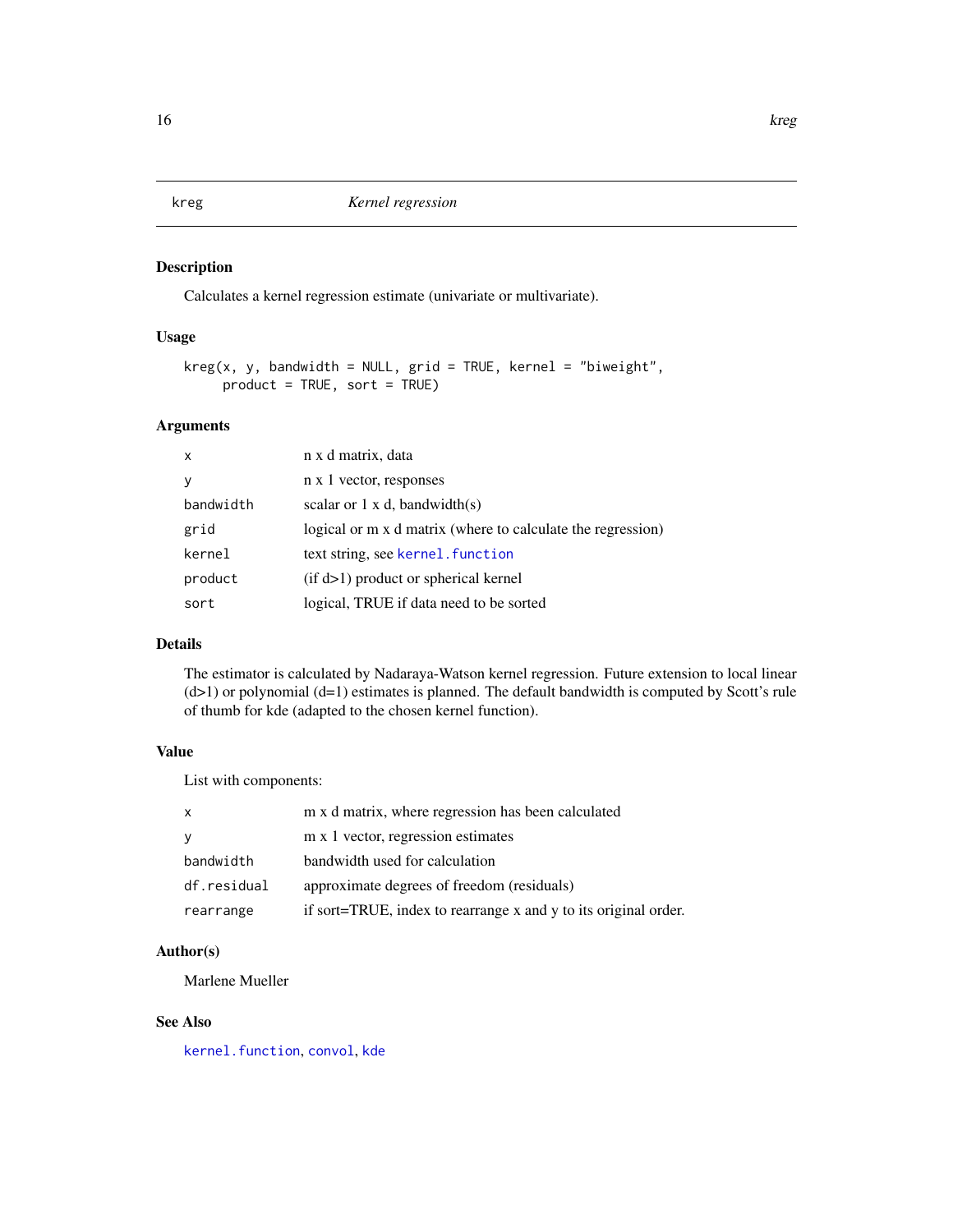#### <span id="page-16-0"></span> $s$ gplm1 17

```
n < -1000x < - rnorm(n)
 m \leftarrow \sin(x)y \leq m + \text{norm}(n)plot(x,y,col="gray")
 o <- order(x); lines(x[o],m[o],col="green")
 lines(kreg(x,y),lwd=2)
 ## two-dimensional
 n < -100x \le -6 \times \text{cbind}(\text{runif}(n), \text{runif}(n)) - 3m \le function(x1,x2){ 4 \times sin(x1) + x2 }
 y \leq m(x[, 1], x[, 2]) + rnorm(n)mh \leq kreg(x,y)##,bandwidth=1)
 grid1 \leq -unique(mh$x[,1])
 grid2 < - unique(mh$x[, 2])
 est.m <- t(matrix(mh$y,length(grid1),length(grid2)))
 orig.m <- outer(grid1,grid2,m)
 par(mfrow=c(1,2))
 persp(grid1,grid2,orig.m,main="Original Function",
        theta=30,phi=30,expand=0.5,col="lightblue",shade=0.5)
 persp(grid1,grid2,est.m,main="Estimated Function",
theta=30,phi=30,expand=0.5,col="lightblue",shade=0.5)
 par(mfrow=c(1,1))
 ## now with normal x, note the boundary problem,
 ## which can be somewhat reduced by a gaussian kernel
 n < -1000x \le cbind(rnorm(n), rnorm(n))
 m \le function(x1,x2){ 4 \times sin(x1) + x2 }
 y \leq -m(x[, 1], x[, 2]) + rnorm(n)mh \leq kreg(x,y)##,p="gaussian")
 grid1 \leq unique(mh$x[,1])
 grid2 \leq -unique(mh$x[,2])
 est.m <- t(matrix(mh$y,length(grid1),length(grid2)))
 orig.m <- outer(grid1,grid2,m)
 par(mfrow=c(1,2))
 persp(grid1,grid2,orig.m,main="Original Function",
        theta=30,phi=30,expand=0.5,col="lightblue",shade=0.5)
 persp(grid1,grid2,est.m,main="Estimated Function",
theta=30,phi=30,expand=0.5,col="lightblue",shade=0.5)
 par(mfrow=c(1,1))
```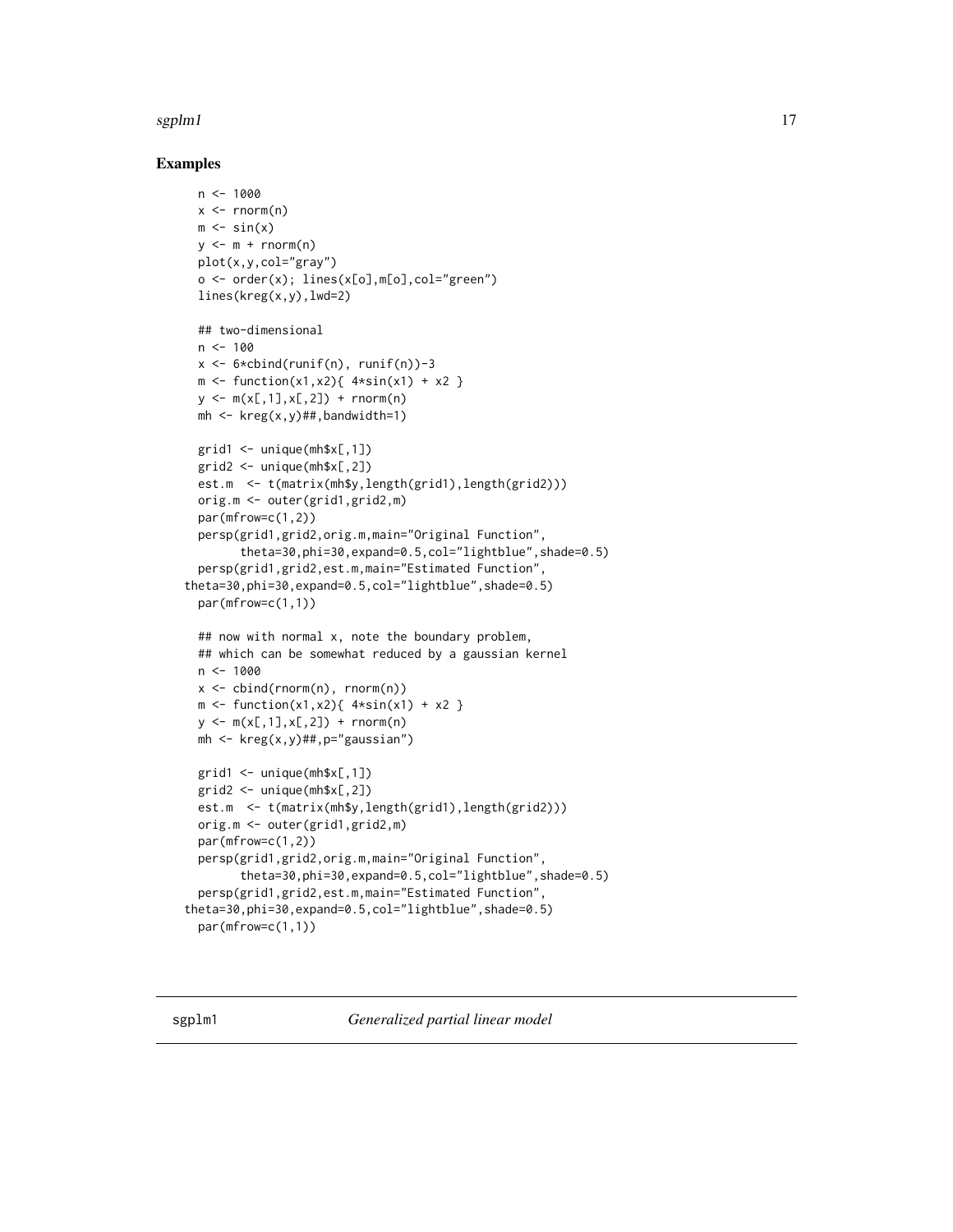<span id="page-17-0"></span>Fits a generalized partial linear model (based on smoothing spline) using the (generalized) Speckman estimator or backfitting (in the generalized case combined with local scoring) for two additive component functions. In contrast to [kgplm](#page-12-1), this function can be used only for a 1-dimensional nonparametric function.

#### Usage

```
sgplm1(x, t, y, spar, df=4, family, link,
      b.start=NULL, m.start=NULL, grid = NULL, offset = 0,
      method = "speckman", weights = 1, weights.trim = 1,
      weights.conv = 1, max.iter = 25, eps.conv = 1e-8,
      verbose = FALSE, ...)
```
# Arguments

| X            | n x p matrix, data for linear part                                                                    |
|--------------|-------------------------------------------------------------------------------------------------------|
| У            | n x 1 vector, responses                                                                               |
| t            | n x 1 matrix, data for nonparametric part                                                             |
| spar         | scalar smoothing parameter, as in smooth. spline                                                      |
| df           | scalar equivalent number of degrees of freedom (trace of the smoother matrix),<br>as in smooth.spline |
| family       | text string, family of distributions (e.g. "gaussian" or "bernoulli", see details for<br>glm.11)      |
| link         | text string, link function (depending on family, see details for $g1m.11$ )                           |
| b.start      | p x 1 vector, start values for linear part                                                            |
| m.start      | n x 1 vector, start values for nonparametric part                                                     |
| grid         | m x q matrix, where to calculate the nonparametric function (default = $t$ )                          |
| offset       | offset                                                                                                |
| method       | "speckman" or "backfit"                                                                               |
| weights      | binomial weights                                                                                      |
| weights.trim | trimming weights for fitting the linear part                                                          |
| weights.conv | weights for convergence criterion                                                                     |
| max.iter     | maximal number of iterations                                                                          |
| eps.conv     | convergence criterion                                                                                 |
| verbose      | print additional convergence information                                                              |
| $\cdots$     | further parameters to be passed to smooth. spline                                                     |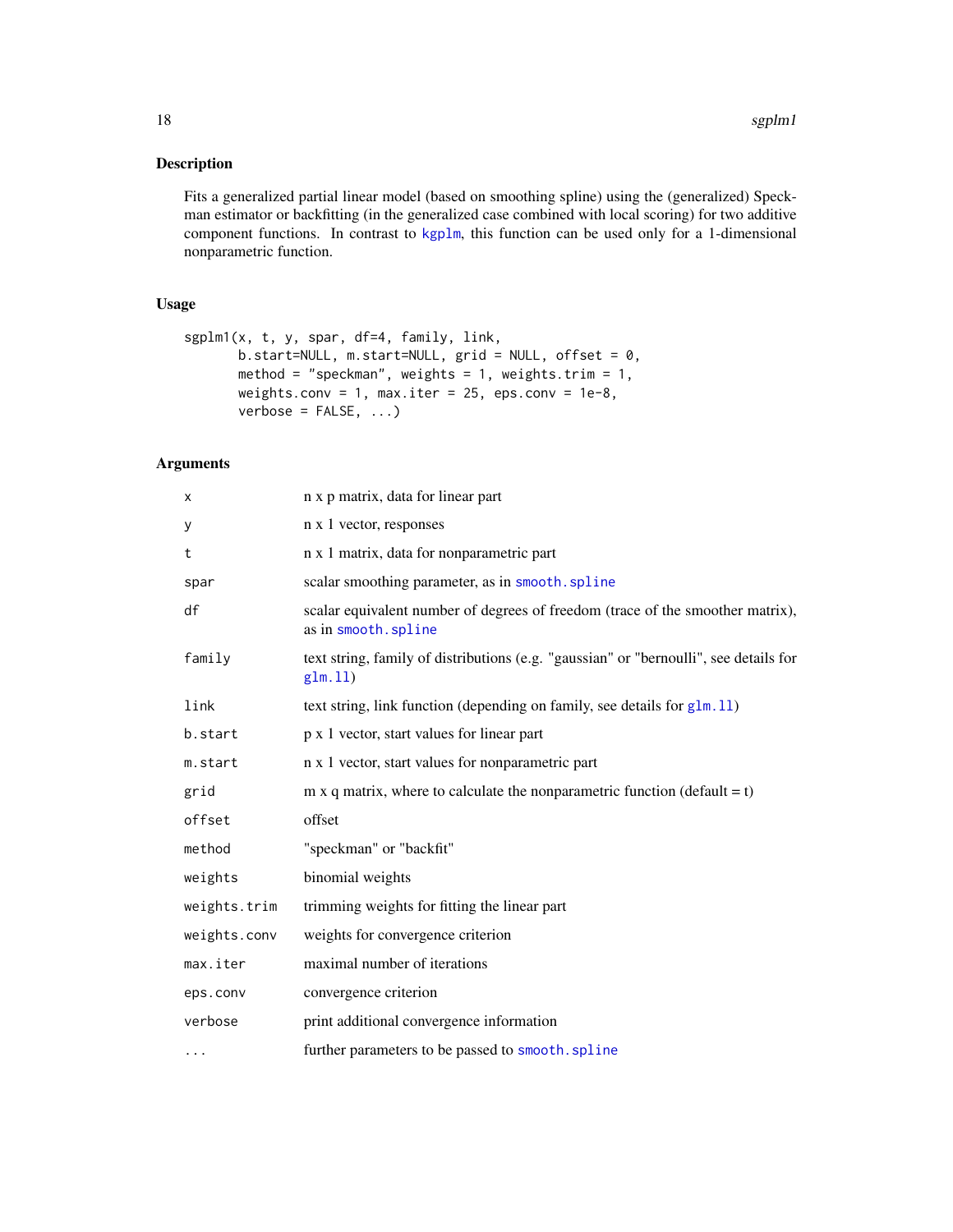#### <span id="page-18-0"></span>sgplm1 and the system of the system of the system of the system of the system of the system of the system of the system of the system of the system of the system of the system of the system of the system of the system of t

# Value

List with components:

| h           | p x 1 vector, linear coefficients                     |
|-------------|-------------------------------------------------------|
| $b$ . COV   | p x p matrix, linear coefficients                     |
| m           | n x 1 vector, nonparametric function estimate         |
| m.grid      | m x 1 vector, nonparametric function estimate on grid |
| it          | number of iterations                                  |
| deviance    | deviance                                              |
| df.residual | approximate degrees of freedom (residuals)            |
| aic         | Akaike's information criterion                        |

# Note

This function is mainly implemented for comparison. It is not really optimized for performance, however since it is spline-based, it should be sufficiently fast. Nevertheless, there might be several possibilities to improve for speed, in particular I guess that the sorting that [smooth.spline](#page-0-0) performs in every iteration is slowing down the procedure quite a bit.

#### Author(s)

Marlene Mueller

#### References

Mueller, M. (2001) Estimation and testing in generalized partial linear models – A comparative study. *Statistics and Computing,* 11:299–309.

Hastie, T. and Tibshirani, R. (1990) *Generalized Additive Models.* London: Chapman and Hall.

#### See Also

[kgplm](#page-12-1)

```
## generate data
n \le -1000; b \le -c(1,-1); rho \le -0.7mm \leq function(t){ 1.5*sin(pi*t) }
x1 \leftarrow runif(n, min=-1, max=1); u \leftarrow runif(n, min=-1, max=1)t \leftarrow runif(n,min=-1,max=1); x2 \leftarrow round(mm(rho*t + (1-rho)*u))
x \le - cbind(x1, x2)
y \le -x %*% b + mm(t) + rnorm(n)
## fit partial linear model (PLM)
k.plm <- kgplm(x,t,y,h=0.35,family="gaussian",link="identity")
s.plm <- sgplm1(x,t,y,spar=0.95,family="gaussian",link="identity")
o \leftarrow order(t)
```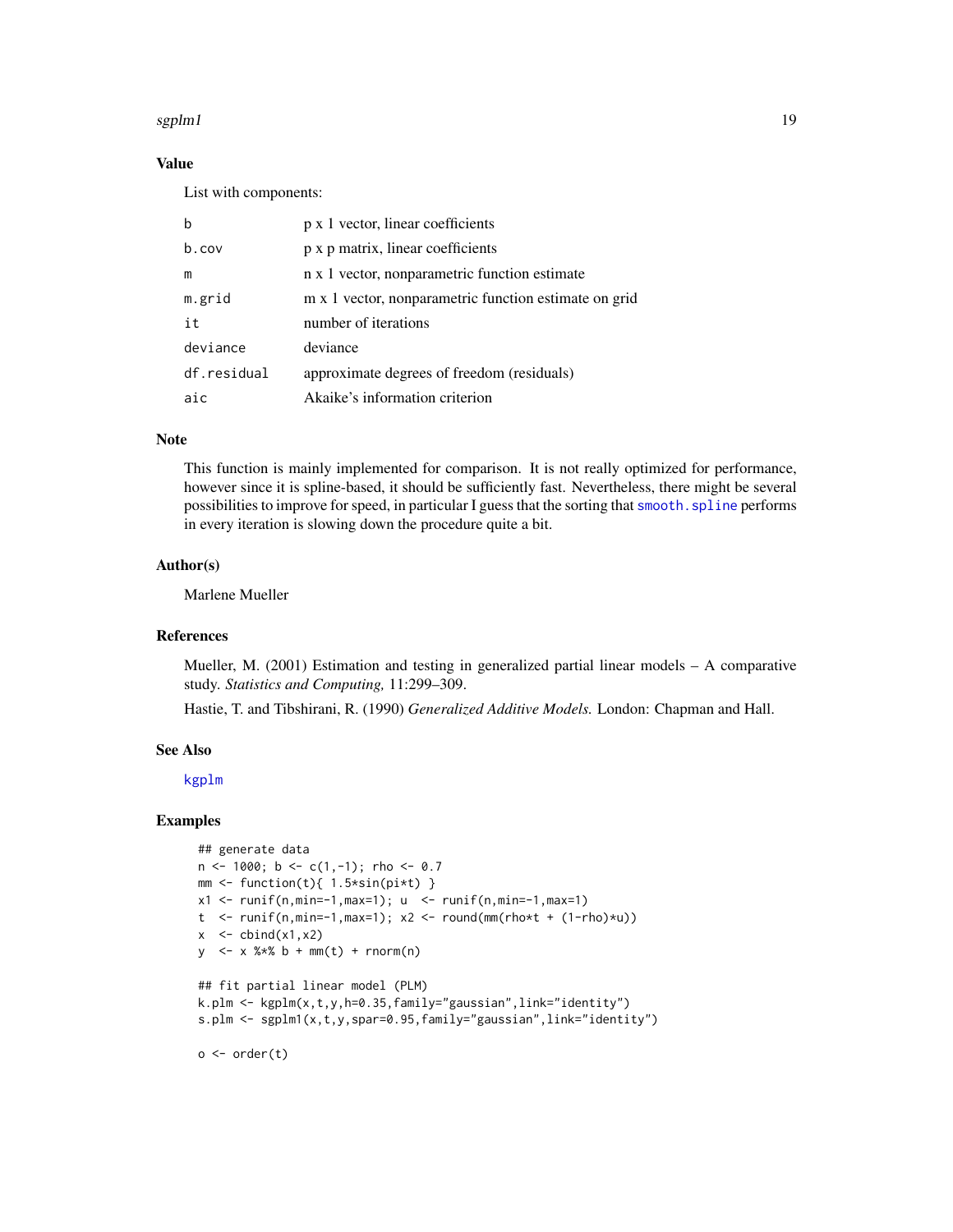#### 20 sgplm1

```
ylim <- range(c(mm(t[o]),k.plm$m,s.plm$m),na.rm=TRUE)
plot(t[o],mm(t[o]),type="l",ylim=ylim)
lines(t[o],k.plm$m[o], col="green")
lines(t[o],s.plm$m[o], col="blue")
rug(t); title("Kernel PLM vs. Spline PLM")
## fit partial linear probit model (GPLM)
y <- (y>0)
k.gplm <- kgplm(x,t,y,h=0.35,family="bernoulli",link="probit")
s.gplm <- sgplm1(x,t,y,spar=0.95,family="bernoulli",link="probit")
o \leftarrow order(t)ylim <- range(c(mm(t[o]),k.gplm$m,s.gplm$m),na.rm=TRUE)
plot(t[o],mm(t[o]),type="l",ylim=ylim)
lines(t[o],k.gplm$m[o], col="green")
lines(t[o],s.gplm$m[o], col="blue")
rug(t); title("Kernel GPLM vs. Spline GPLM (Probit)")
```